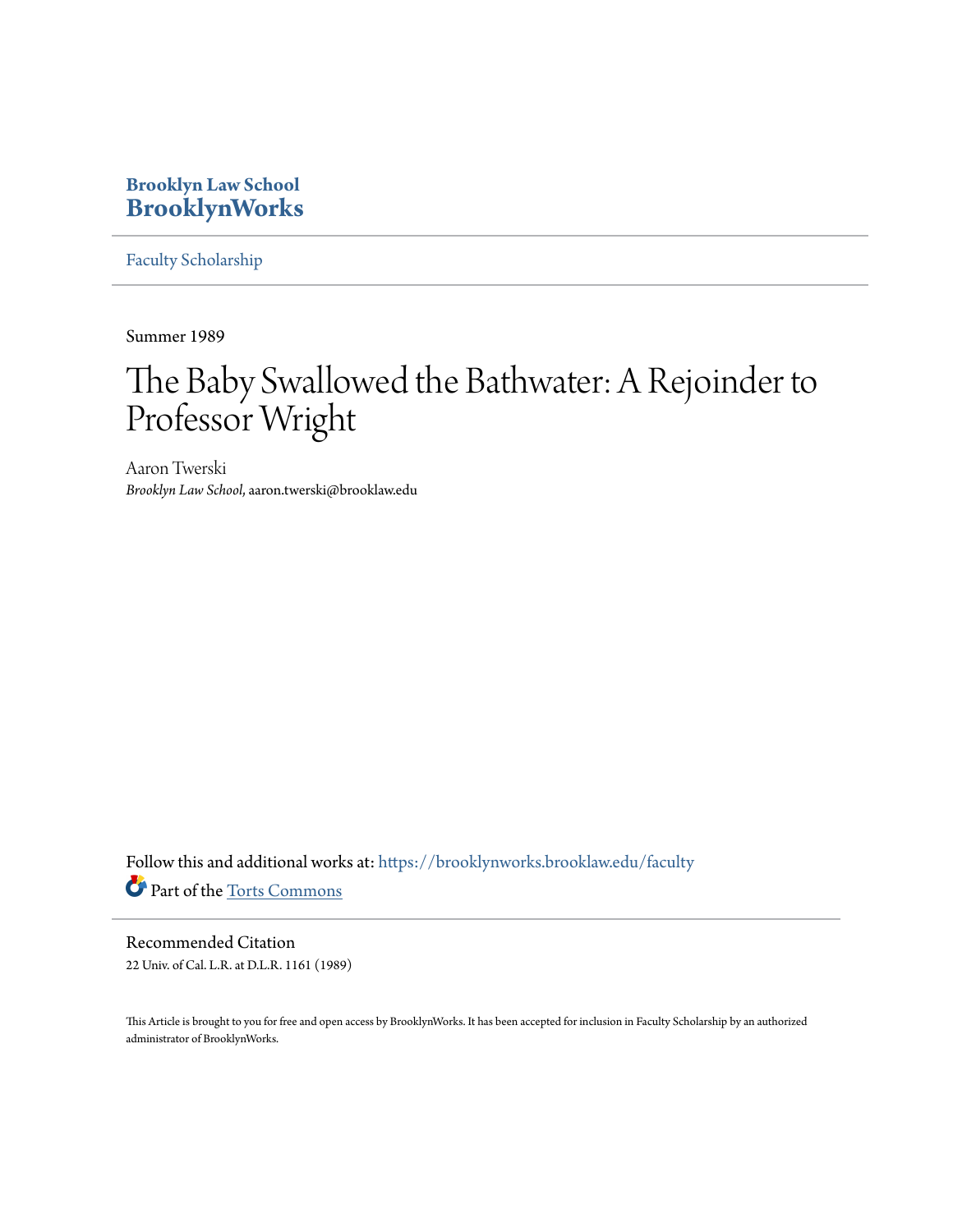## **The Baby Swallowed the Bathwater: A Rejoinder to Professor Wright**

*Aaron D. Twerski\**

The reader will have to choose. Wright claims that over thirty state legislatures acted to modify the common-law joint tortfeasor doctrine because they were flummoxed **by** defense lobbyists. The poor, benighted souls who wrote the laws could not understand that the common law only held a defendant liable whose fault percentage was minuscule as compared to other defendants, if but only if, that defendant was the but-for cause of harm. Although Wright acknowledges that plaintiffs groups consistently thus argued, he insists that this rather simple straightforward argument was never fully understood. So be it. Wright espouses the "confusion theory."

Since it is likely that neither Wright nor I will canvass several thousand state legislators to discover what they were thinking when they voted on the issue, we shall never know with any degree of certainty whether he is correct. My reasons for disagreeing with him are, I believe, well-founded. The problem with the "confusion theory" is that it does not explain why state legislatures overwhelmingly rejected total abolition of the joint-tortfeasor doctrine. **Why** instead did they establish percentage thresholds? **Why** did they limit the abolition of the doctrine to pain and suffering damages? **If** the legislators were so confused, why did they retain the joint tortfeasor doctrine but carefully limit its application?

My contention is that they looked at the baby (joint-tortfeasor liability) and the bathwater (the structural weaknesses in tort doctrine) and carefully sought to craft rules which would prevent the bathwater from choking the baby. The legislation took dead aim at several very real ills. First, the questionable integrity of low-fault-percentage jury verdicts is a problem recognized **by** every trial lawyer who has tried a multi-defendant case. The thresholds address this problem in a sensible

**<sup>\*</sup>** Professor of Law, Brooklyn Law School. A.B. 1962, Beth Midrash Elyon Research Institute; B.S. 1970, University of Wisconsin-Milwaukee; J.D. 1965, Marquette University.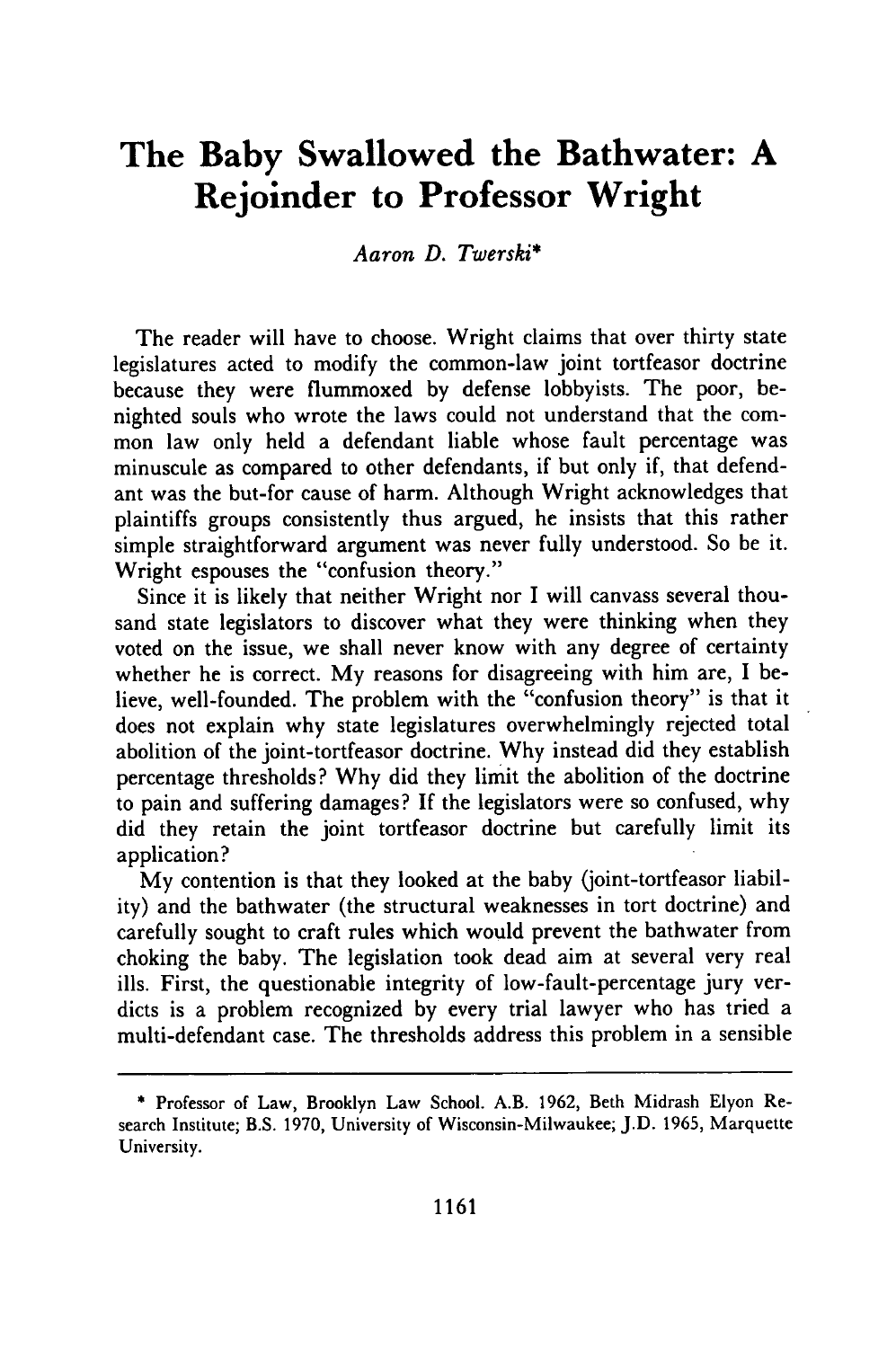fashion. They allow full joint-tortfeasor recovery only if there is some substantial guarantee that the verdict meets a minimum validation level. Second, that we have no jurisprudence of tort damages is more than an embarrassment. The argument that the lack of standards for damages has due process implications has recently been voiced by two justices of the United States Supreme Court.<sup>1</sup> The limitation of joint tortfeasor liability for the most ill-defined area of damages  $-$  pain and suffering  $-$  by capping liability to the fault percentage is again a modest and sensible response to a long-festering problem. In short, my thesis explains events. Wright's "confusion theory" explains nothing. A theory that does not explain is not much of a theory. The glorious confusion which Wright describes should have resulted in chaos. States admittedly differed in how they structured their solutions, but chaotic they were not.

More important, however, is Professor Wright's unwillingness to confront the problems I discussed. For whether he or I am right about why legislators acted, the reality is that the common-law joint tortfeasor rule does, in fact, aggravate weaknesses in the present system, and the reform legislation substantially reduces the tensions. As to the integrity of low-fault-percentage jury verdicts and unprincipled damages, Wright states that "[t]he lack of controls on judges' or juries' discretion is not due to a lack of promising approaches, but rather to a lack of interest by tort 'reformers,' who are interested in laws that will reduce defendants' liability rather than in true tort reform."<sup>2</sup> I am mildly amused. Just what are these wonderful solutions? Even modest substantive law changes have been successfully fought by the trial bar. The more radical proposals advocated by the seminal thinkers in tort law do not have a prayer at enactment. It is simply not true that there were legislatively viable alternatives readily available for dealing with excesses in jury discretion and with unprincipled damages. That legislators faced the joint tortfeasor problem in a hard-headed pragmatic fashion is no vice. The options were not good at all.

Finally, Wright has difficulty with my argument that by enacting joint tortfeasor reform the legislatures were taking a careful look at the immunities they enacted over the years and asked who should bear the costs of these immunities? Wright says that he finds no hint of this rationale in the legislative materials. There was, however, much discus-

<sup>&</sup>lt;sup>1</sup> Banker's Life and Casualty Co. v. Crenshaw, 108 S. Ct. 1645, 1656 (1988) (Justices O'Connor and Scalia concurring).

<sup>2</sup> Wright, *Throwing Out the Baby with the Bathwater: A Reply to Professor Twerski,* 22 U.C. DAVIS L. REV. 1147, 1158 (1989).